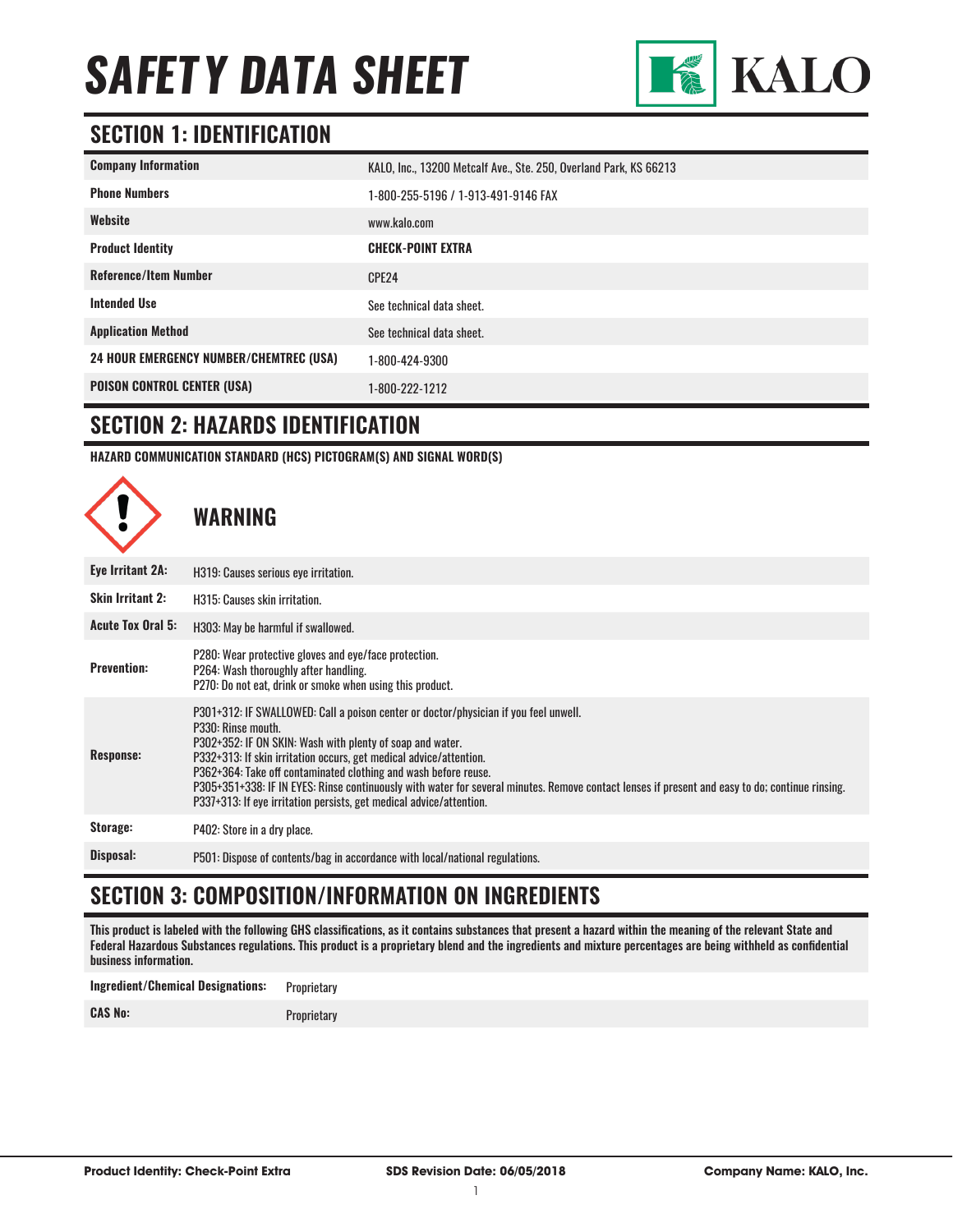

#### **SECTION 4: FIRST AID MEASURES**

#### **[DESCRIPTIONS]**

| General:    | In all cases of doubt, or when symptoms persist, seek medical attention. Never give anything by mouth to an unconscious person.                                                                                                                                                                                          |
|-------------|--------------------------------------------------------------------------------------------------------------------------------------------------------------------------------------------------------------------------------------------------------------------------------------------------------------------------|
| Inhalation: | Remove to fresh air. Keep patient warm and at rest. If breathing is irregular or stopped, give artificial respiration. If unconscious, place in the recovery<br>position and obtain immediate medical attention. Give nothing by mouth.                                                                                  |
| Eyes:       | Irrigate copiously with clean fresh water for at least 10 minutes, holding the eyelids apart and seek medical attention.                                                                                                                                                                                                 |
| Skin:       | Remove contaminated clothing. Wash skin thoroughly with soap and water or use a recognized skin cleanser. Do NOT use solvents or thinners.                                                                                                                                                                               |
| Ingestion:  | Contact physician or poison control center. If victim is conscious and able to swallow, quickly give milk or water to dilute. Do not give sodium bicarbonate,<br>vinegar, or fruit juices. Never give anything by mouth if victim is unconscious or having convulsions. Induce vomiting only upon advice of a physician. |
|             | [MOST IMPORTANT SYMPTOMS AND EFFECTS, BOTH ACUTE AND DELAYED]                                                                                                                                                                                                                                                            |
| Overview:   | No adverse symptoms or effects anticipated under normal handling conditions. See Section 2 for further details.                                                                                                                                                                                                          |
| Eyes:       | Overexposure causes excessive watering, redness and stinging.                                                                                                                                                                                                                                                            |
| Skin:       | Overexposure may cause itching and redness similar to a rash.                                                                                                                                                                                                                                                            |
| Ingestion:  | Overexposure may cause gastrointestinal irritation, diarrhea, nausea and vomiting.                                                                                                                                                                                                                                       |

#### **SECTION 5: FIREFIGHTING MEASURES**

**Extinguishing Media:** Water spray, foam, dry chemical, carbon dioxide (CO2).

**Special Procedures:** Wear self-contained breathing apparatus when fighting a fire.

**Advice For Firefighters:** Evacuate area. Prevent contamination from run-off of adjacent areas, streams, drinking water and sewers. Do not flush down sewers or other drainage systems. Exposed firefighters must wear standard protective equipment and in enclosed areas self-contained breathing apparatus. Use water-spray to cool fire-exposed surfaces and personnel.

#### **SECTION 6: ACCIDENTAL RELEASE MEASURES**

**Precautions/Procedures:** Keep all sources of ignition away from spill/release. In case of a major spill or spillage in a confined space evacuate the area and check vapor levels. **Environmental Precautions:** Do not allow spills to enter drains or water courses. **Spill and Clean-Up:** Contain material by diking the area around the spill. If the product is in a solid form, shovel directly into recovery drums. If the product is into a solid form, shovel directly into recovery drums. product is a liquid, it should be picked up using a suitable absorbent material then shoveled into recovery drums.

### **SECTION 7: HANDLING AND STORAGE**

| <b>Precautions For Safe Handling:</b> | Do not get in eyes, on skin, or on clothing. Do not breathe vapors or mists. Keep container closed. Use only with adequate ventila-<br>tion. Use good personal hygiene practices. Wash hands before eating, drinking, smoking. Remove contaminated clothing and wash<br>before reuse. Destroy contaminated belts and shoes and other items that cannot be decontaminated.<br>See Section 2 for further details. |
|---------------------------------------|-----------------------------------------------------------------------------------------------------------------------------------------------------------------------------------------------------------------------------------------------------------------------------------------------------------------------------------------------------------------------------------------------------------------|
| <b>Conditions For Safe Storage:</b>   | Store in tightly closed bags in dry, well-ventilated area, away from excessive heat and incompatibles.<br>See Section 2 for further details.                                                                                                                                                                                                                                                                    |
| Incompatible or Segregation:          | If this chemical is being stored around hazardous material ensure that each chemical is compatible with each other by following<br>the segregation practices that are set in place by the local, state and federal regulating offices.                                                                                                                                                                          |
| <b>Specific End Use(s):</b>           | See technical data sheet.                                                                                                                                                                                                                                                                                                                                                                                       |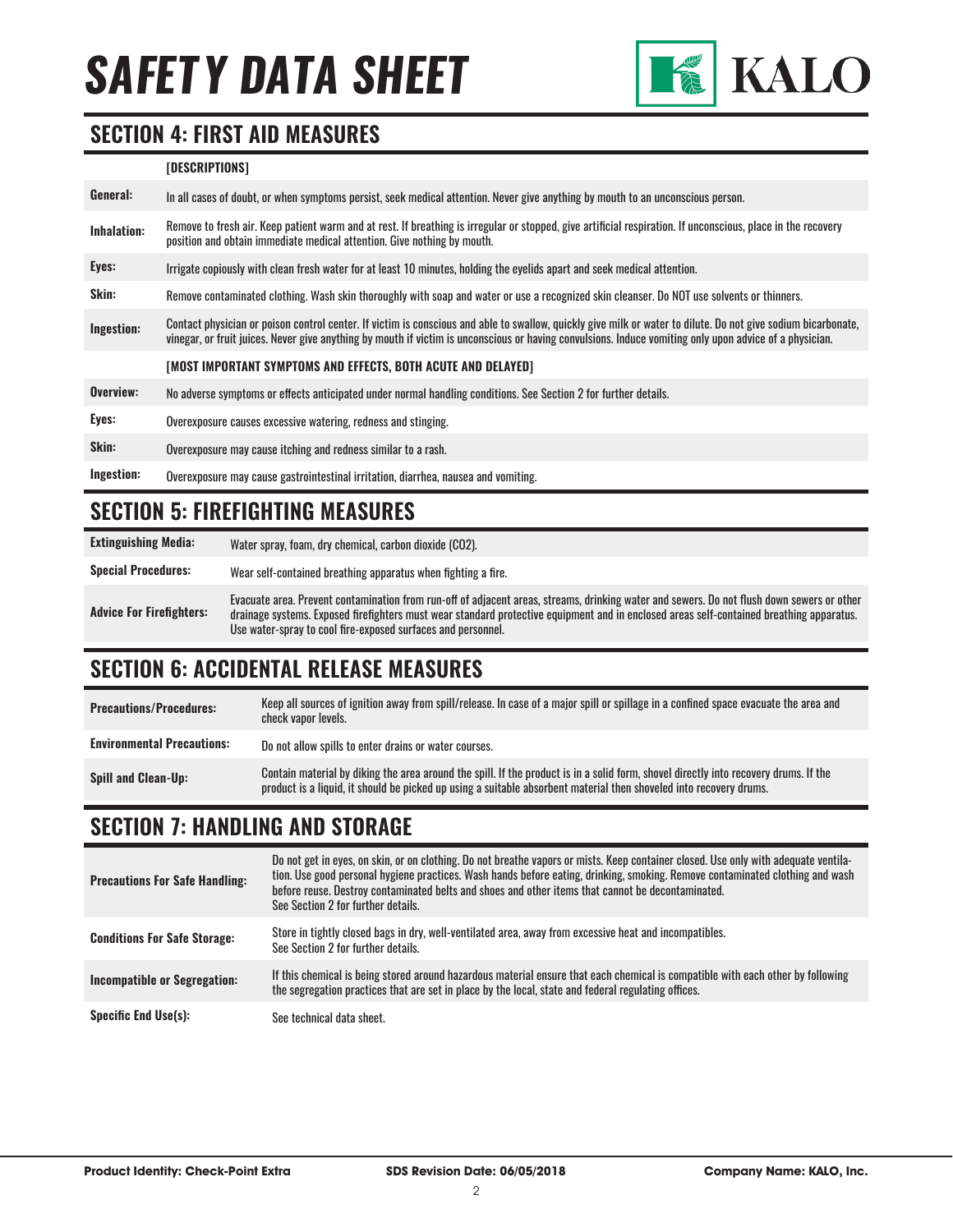

#### **SECTION 8: EXPOSURE CONTROLS/PERSONAL PROTECTION**

| <b>Exposure Data:</b>           | This product contains no ingredients with established limits for exposure under OSHA, ACGIH and/or NIOSH.                                                                                                                                                                                                                                                           |
|---------------------------------|---------------------------------------------------------------------------------------------------------------------------------------------------------------------------------------------------------------------------------------------------------------------------------------------------------------------------------------------------------------------|
| <b>Carcinogen Data:</b>         | This product contains no ingredients that are suspected of being or known to be a carcinogen under OSHA, NTP or IARC.                                                                                                                                                                                                                                               |
|                                 | <b>[EXPOSURE CONTROLS]</b>                                                                                                                                                                                                                                                                                                                                          |
| <b>Respiratory:</b>             | The use of NIOSH approved respiratory protection may be needed if working in a poor ventilated area.                                                                                                                                                                                                                                                                |
| Eyes:                           | Wear safety eyewear that meets ANSI/ISEA standard (e.g. safety spectacles/goggles/visors) to protect against the splash of liquids.                                                                                                                                                                                                                                 |
| Skin:                           | The use of chemical resistant gloves that meet ANSI/ISEA standard is necessary when handling this chemical.                                                                                                                                                                                                                                                         |
| <b>Engineering Controls:</b>    | Ensure adequate ventilation, especially in confined areas. Where reasonably practicable, this should be achieved by the use of local<br>exhaust ventilation and good general extraction. If these are not sufficient to maintain concentrations of particulates, and any vapor<br>below occupational exposure limits, suitable respiratory protection must be worn. |
| <b>Work/Hygienic Practices:</b> | Avoid contact with eyes, skin and clothing. Wash thoroughly after handling. Have an eyewash and safety shower in work area.                                                                                                                                                                                                                                         |

### **SECTION 9: PHYSICAL AND CHEMICAL PROPERTIES**

| Dry, White Powder              |
|--------------------------------|
| <b>Not Measured</b>            |
| <b>Not Measured</b>            |
| 5.9                            |
| <b>Not Measured</b>            |
| <b>Not Measured</b>            |
| Soluble                        |
| <b>Not Measured</b>            |
| <b>100%</b>                    |
| <b>Not Measured</b>            |
| <b>Not Measured</b>            |
| <b>Not Measured</b>            |
| No Established Limit °C/°F     |
| Not Applicable                 |
| <b>Not Measured</b>            |
| <b>Not Measured</b>            |
| <b>Not Measured</b>            |
| <b>Not Measured</b>            |
| <b>Not Measured</b>            |
| <b>Not Measured</b>            |
| No other relevant information. |
|                                |

#### **SECTION 10: STABILITY AND REACTIVITY**

| <b>Reactivity:</b>                       | Not chemically reactive.                                                                                |
|------------------------------------------|---------------------------------------------------------------------------------------------------------|
| <b>Chemical Stability:</b>               | Stable under normal ambient and anticipated conditions of use.                                          |
| <b>Hazardous Reactions:</b>              | Hazardous reactions not anticipated.                                                                    |
| <b>Conditions To Avoid:</b>              | Extended exposure to high temperatures can cause decomposition. Avoid all possible sources of ignition. |
| <b>Incompatible Materials:</b>           | Avoid contact with strong oxidizing agents.                                                             |
| <b>Hazardous Decomposition Products:</b> | Will not occur under normal conditions of use.                                                          |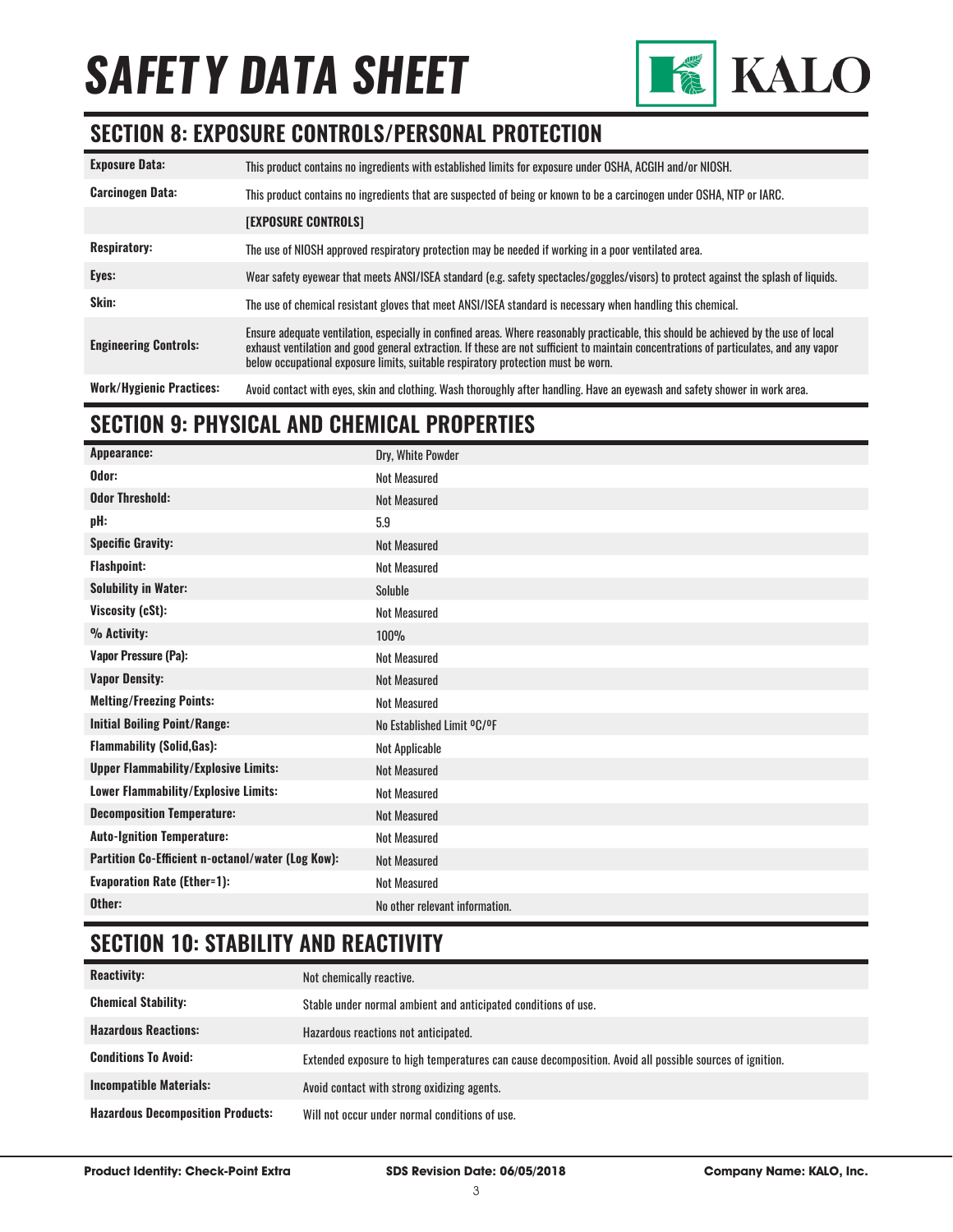

#### **SECTION 11: TOXICOLOGICAL INFORMATION**

|                                                                   | [ACUTE TOXICITY ESTIMATE]             |                            |
|-------------------------------------------------------------------|---------------------------------------|----------------------------|
| Ingredients:                                                      | <b>Proprietary Blend</b>              |                            |
| Oral LD50mg/kg:                                                   | No Data Available/Category: NA        |                            |
| Skin LD50mg/kg:                                                   | No Data Available/Category: NA        |                            |
| Inhalation Vapor/Dust/Mist LC50mg/L/4hr:                          | No Data Available                     |                            |
| <b>ITEM</b>                                                       | <b>HAZARD</b>                         | <b>CATEGORY</b>            |
| <b>Acute Toxicity (mouth):</b>                                    | May be harmful if swallowed.          | 5                          |
| <b>Acute Toxicity (skin):</b>                                     | <b>Not Applicable</b>                 | $\overline{\phantom{a}}$   |
| <b>Acute Toxicity (inhalation):</b>                               | <b>Not Applicable</b>                 | $\overline{\phantom{a}}$   |
| <b>Skin Corrosion/Irritation:</b>                                 | <b>Causes skin irritation.</b>        | $\overline{2}$             |
| Eye Damage/Irritation:                                            | <b>Causes serious eye irritation.</b> | 2A                         |
| <b>Sensitization (respiratory):</b>                               | <b>Not Applicable</b>                 | $\overline{\phantom{a}}$   |
| <b>Sensitization (skin):</b>                                      | <b>Not Applicable</b>                 | $\overline{\phantom{a}}$ . |
| <b>Germ Toxicity:</b>                                             | <b>Not Applicable</b>                 | $\overline{\phantom{a}}$   |
| <b>Carcinogenicity:</b>                                           | Not Applicable                        | $-$                        |
| <b>Reproductive Toxicity:</b>                                     | <b>Not Applicable</b>                 | $-$                        |
| <b>Specific Target Organ Systemic Toxicity-Single Exposure:</b>   | <b>Not Applicable</b>                 | $\overline{\phantom{a}}$   |
| <b>Specific Target Organ Systemic Toxicity-Repeated Exposure:</b> | <b>Not Applicable</b>                 | $\qquad \qquad -$          |
| <b>Aspiration Hazard:</b>                                         | <b>Not Applicable</b>                 | $\overline{\phantom{a}}$ . |

#### **SECTION 12: ECOLOGICAL INFORMATION**

| <b>Toxicity:</b>                       | Ecotoxicity studies have not been conducted on this preparation. |
|----------------------------------------|------------------------------------------------------------------|
| <b>Persistence and Degradability:</b>  | There is no data available on the preparation itself.            |
| <b>Bioaccumulative Potential:</b>      | Not measured.                                                    |
| <b>Mobility In Soil:</b>               | No data available.                                               |
| <b>Results of PBT and vPvB Assess:</b> | This product contains no PBT/vPvB chemicals.                     |
| <b>Other Adverse Effects:</b>          | No data available.                                               |

### **SECTION 13: DISPOSAL CONSIDERATIONS**

**Spill and Waste Treatment Methods:**

Do not allow into drains or water courses. Wastes and emptied containers should be disposed of in accordance with regulations made under the Control of Pollution Act and the Environmental Protection Act. Using information provided in this data sheet advice should be obtained from the Waste Regulation Authority, whether the special waste regulations apply. Dispose of contents in accordance with local and national regulations. If material is released into the environment, the user should determine whether the spill should be reported to the appropriate local, state and/or federal authorities.